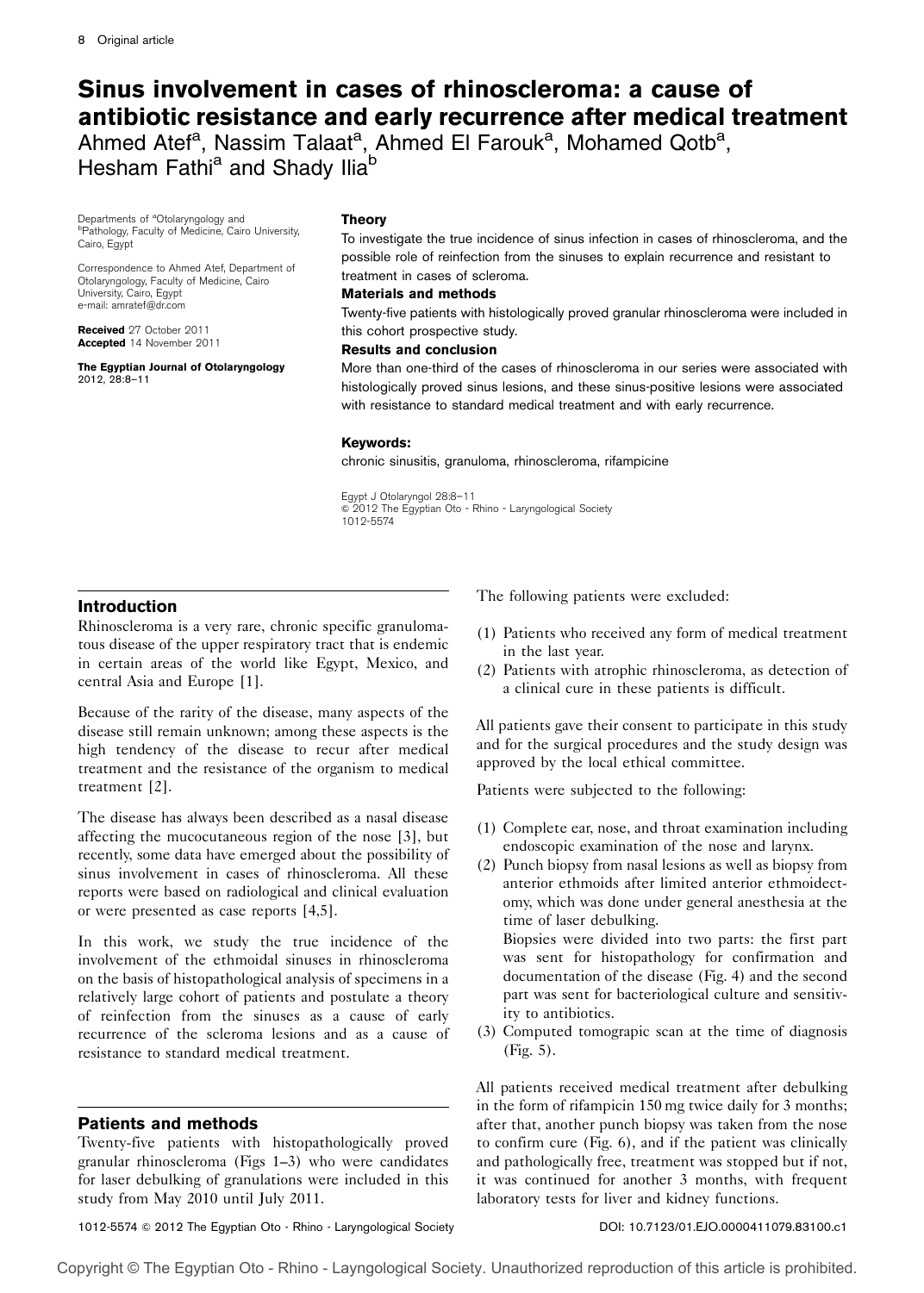#### Figure 1



A case of granular rhinoscleroma with laryngeal involvement showing severe facial disfigurement.

#### Figure 2



A case of granular rhinoscleroma showing totally occluding nasal granulations.

Follow-up was conducted at 12 months after cure, and punch biopsies were taken from clinically suspicious cases.

## Results

Twenty-five patients with histopathologically proved rhinoscleroma were included in this work; of these, two patients did not attend the follow-up visit after 1 year and were thus excluded from the study.

Out of these 23 patients, 14 were women (60%), whereas nine were men (40%). Twenty patients (86%) were between 18 and 49 years of age, whereas one patient was a 12-year-old boy and two patients were 51 and 56 years old, respectively.

In all cases, histopathological examination was carried out to confirm the diagnosis and the classic picture of plasma

#### Figure 3



A case of extensive rhinoscleroma with severe facial disfigurement and facial ulceration.

#### Figure 4



Rinoscleroma, cellular phase, showing many Mikulicz cells with a foamy cytoplasm together with many plasma cells and a few Russel bodies,  $\times$  200.

cells, Mikulicz cells (large foamy macrophages containing coccobacilli), and degenerated uniform plasma cells (Russell bodies) was detected. In all 23 patients, granulomatous lesions were detected in the anterior part of the lateral nasal wall septum, whereas in 15 patients (62%), mixed atrophic and granulomatous lesions were observed in the nose.

In 12 out of our patients (52%), there were lesions in the nasopharynx and in 10 patients (43%), there were subglottic and tracheal lesions.

During anterior ethmoidectomy, there was normal ethmoidal mucosa in 20 patients (86%), whereas three patients (14%) showed variable degrees of ethmoidal granulations.

In our work, nine patients (39%) showed histologically positive lesions in the anterior ethmoids; among these,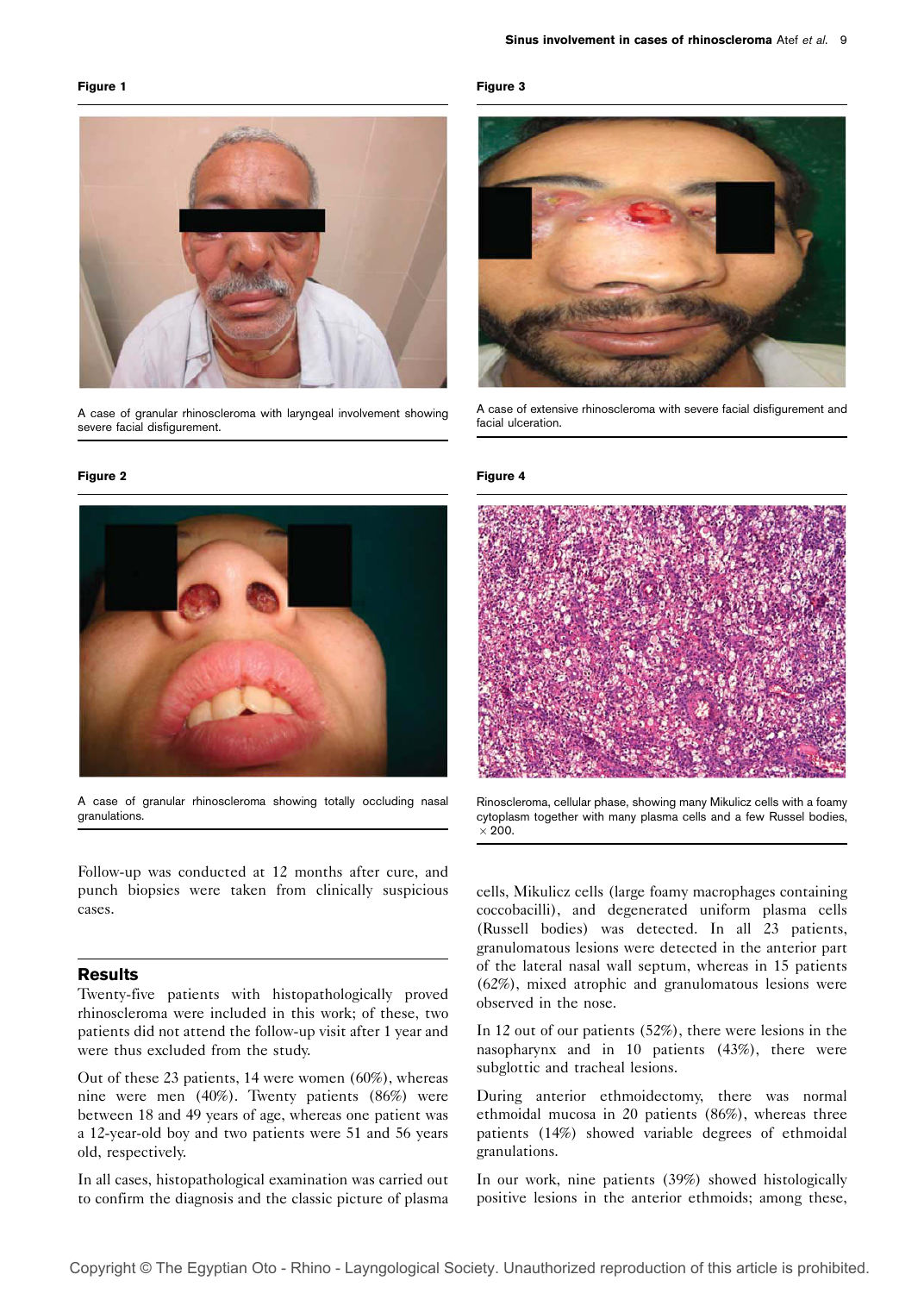#### Figure 5



Computed tomograpic scan of one of our advanced cases showing massive involvement of all sinuses.

#### Figure 6



Rhinoscleroma (post-treatment), showing only plasma cells within a fibrotic background; note the absence of Mikulicz cells,  $\times$  400.

three patients had ethmoidal granulations, whereas six patients showed normal sinus mucosa.

In this study, 19 patients (82%) were clinically and pathologically cured after 3 months of continued treatment, whereas four patients (18%) needed another 3-month treatment course; all four of these patients had sinus-positive lesions.

After the 1-year follow-up, seven patients (30%) showed recurrence of lesions as proved by histopathological biopsies from suspected lesions and all these patients had sinus-positive lesions.

The paucity of rhinoscleroma cases justifies the limited number of patients in our study, which did not allow a statistical study of the relation of sinus infection to the period of treatment and recurrence of cases.

### **Discussion**

Rhinoscleroma is a very rare, chronic specific granuloma of the nose and respiratory tract that was first described by Von Hebra in the 1870s, but it was in 1882 that Von Frisch described the classic bacillus scleromatis [6].

The disease is endemic in certain areas in the world like Egypt, Mexico south East Asia, and central and Eastern Europe [1].

Owing to the rarity of the disease and the limited number of publications in the literature, many aspects of this disease are still unknown or at best unclear example.

- (1) Mode of infection and transmission.
- (2) Variable clinical presentations.
- (3) Why it does not affect the lymphatic system like other granulomatous diseases.
- (4) Presence of genetic predisposition.
- (5) Lines of prevention and treatment.
- (6) High incidence of bacterial resistance and high incidence of recurrence of lesions reaching 25% after 10 years [2].

Rhinoscleroma has always been described as a nasal lesion affecting the mucocutaneous junction of the nose but with computed tomography and endoscopes, scleroma has been found to infect the maxilla and ethmoids more than was typically expected [4,5].

In 1991, Abou-Seif et al. [7] reported sinus (maxillary and ethmoid) involvement in 37 rhinoscleroma patients in the form of tissue masses of variable sizes.

In this work, we have studied the incidence of sinus involvement in cases of rhinoscleroma and linked this to the incidence of recurrence and resistance for standard treatment in a trial to postulate a theory that reinfection from sinuses may be the cause of recurrence and resistance to the treatment of rhinoscleroma.

Analysis of our results led to the following conclusions:

- (1) Our demographic data showed the disease to be slightly dominant in women compared with men, with the highest incidence in the third and fourth decades of life, which agrees with the well-known demographic distribution of the disease [2].
- (2) The incidence of sinus involvement in our work was 39%, and there have been no similar studies in the literature to compare with our work, but Abou-Seif et al, in 1991, on the basis of a radiological study, only showed paranasal sinuses to be involved in 17 out of 37 cases [7].
- (3) The incidence of recurrent cases in the 1-year followup after cure was 30%, which was slightly less than that obtained in the work of Gaafar and colleagues,